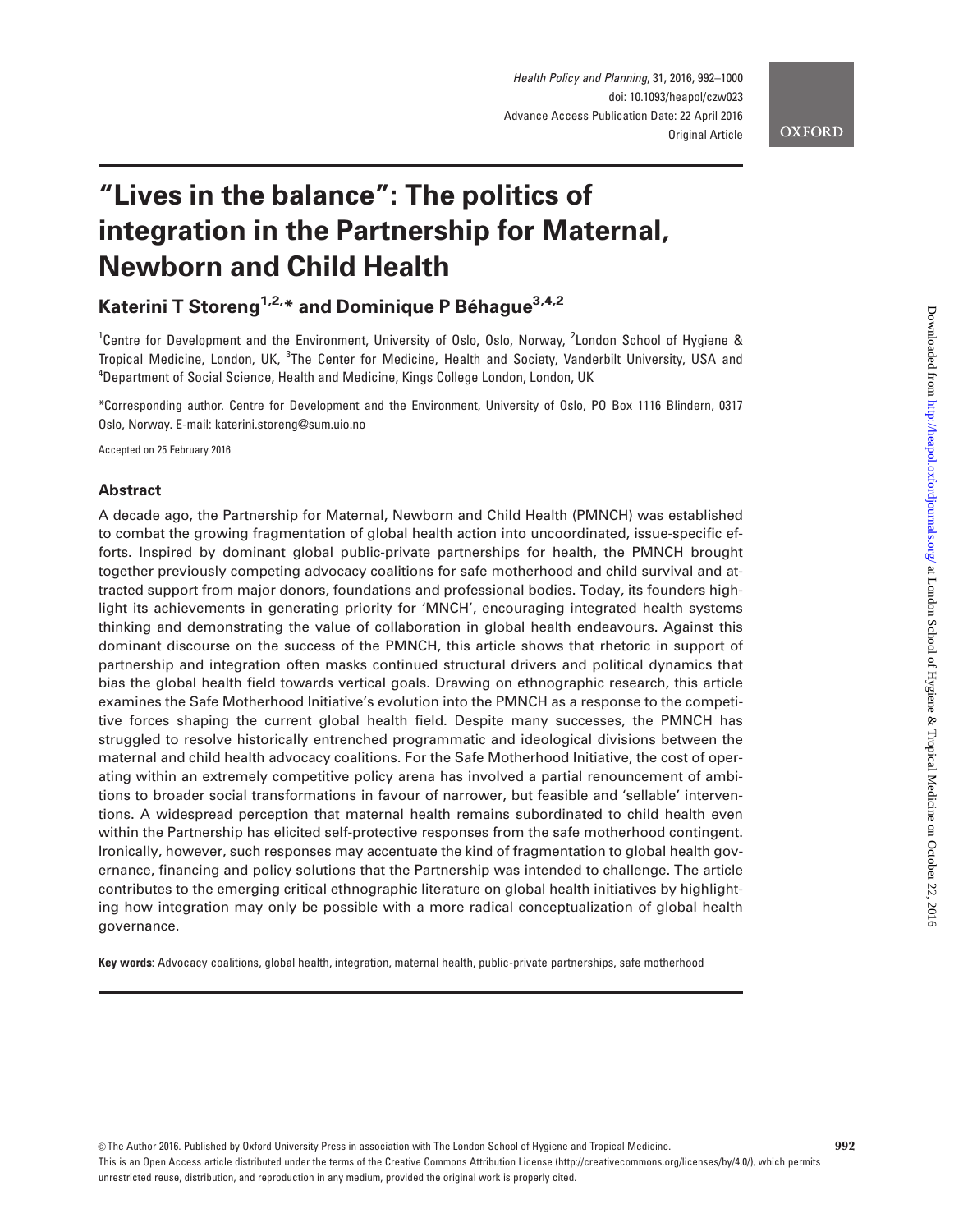#### Key Messages

- The Partnership for Maternal, Newborn and Child Health (PMNCH) was formed to combat fragmentation in global health.
- Despite many successes, the PMNCH's attempt to foster partnerships and advance an integrated global policy approach generated competitive tensions and elicited self-protective responses.
- Rhetoric in support of integration often masks continued structural drivers and political dynamics that bias the global health field towards vertical goals.

#### Introduction

In 1987, the Safe Motherhood Initiative (SMI) was launched to bring attention to the 'neglected tragedy' of maternal mortality, amidst frustration that the M in MCH—maternal and child health—had been marginalized by the prevailing focus on child survival in international health efforts [\(Rosenfield and Maine 1985;](#page-8-0) [Starrs 1987\)](#page-8-0). Ironically, in 2005, the Partnership for Maternal, Newborn and Child Health (PMNCH) was formed at the 'Lives in the Balance' meeting in New Delhi to bring maternal and child initiatives back together. Its mission was 'to support the global health community to work successfully towards achieving MDG 4 and 5' on child survival and maternal health ([PMNCH 2009a,](#page-8-0) p. 12). In the decade since, the PMNCH has grown from 80 to over 500 members, attracted donor funding from governments, multilateral organizations and private foundations, and spawned a number of high-profile global initiatives ([PMNCH 2014\)](#page-8-0).

The rise of the PMNCH is but one example of a much larger trend driven by two potentially contradictory forces. First is the long-standing recognition that global health initiatives have often been unproductively fragmented according to disease-based expertise and that to remedy this problem, greater attention to 'integration' at the level of policy, governance, financing strategies, research and actual programme implementation is needed ([Travis](#page-8-0) et al. 2004; [McCoy 2009;](#page-8-0) Atun et al. [2010\)](#page-7-0). Much of this debate about integration concerns how to reconcile the tension between narrowly targeted interventions and those providing broader system-wide support ([Buffardi 2014](#page-7-0)). The second force is the rapid proliferation during the past 15 years of global public-private partnerships (PPPs) that invest in specific diseases and interventions through joint decision-making among multiple partners from the public and private sectors, including multilateral agencies, donor bodies, philanthropic foundations and civil society [\(Reich 2002](#page-8-0); [Buse and Harmer 2007;](#page-7-0) [Harmer 2011](#page-7-0)). While most focus on single diseases, some PPPs like the PMNCH—have explicitly organized their work to reduce duplication of efforts by creating initiatives that bring together different groups of disease-specialists to better coordinate efforts under the same programmatic umbrella. This networking of resources and expertise—what political scientists call the production of 'transnational advocacy coalitions' [\(Sabatier and Jenkins-Smith 1993;](#page-8-0) [Stone 2002](#page-8-0))—has been highly successful both politically and financially ([Shiffman](#page-8-0) et al. 2015). The two largest partnerships, the Global Fund and GAVI (the Vaccine Alliance), almost single-handedly brought about the 4-fold increase in development assistance to the health sector between 1999 and 2005 [\(Ravishankar](#page-8-0) et al. 2009).

Despite such successes at a global level, critics have been quick to demonstrate that the business-oriented ethos that PPPs typically endorse has in fact amplified competition between initiatives, increased bureaucratization and further fragmented global health governance on the ground, thereby undermining coordinated and sustainable health action (Béhague et al. 2009; [McCoy 2009;](#page-8-0) [Taylor](#page-8-0) [and Harper 2014](#page-8-0)). This fragmentation, many argue, results from the increased agenda-setting power of private foundations, notably the Bill and Melinda Gates Foundation, which has undermined the ability of publicly mandated institutions like the World Health Organization and recipient governments to promote integrated health policies, threatening democratic global health governance ([Cueto 2004](#page-7-0); [Brown](#page-7-0) et al. 2006; McCoy [and McGoey 2011](#page-8-0); [Birn](#page-7-0) [2014\)](#page-7-0). Moreover, ethnographic studies have demonstrated that private foundations' success in shaping health policy in line with their convictions has often been achieved by limiting their focus to 'safe issues' and marginalizing other perspectives, as in the case of malaria ([Eckl 2014](#page-7-0)), or by appropriating broader policy agendas, as in the case of GAVI's health system strengthening investment [\(Storeng](#page-8-0) [2014\)](#page-8-0). An emerging body of social scientific research points to the detrimental effects of friction among 'partners' at global, national and sub-national levels, for instance the way in which civil society organizations' weak position within PPPs limits their impact on national policy-making, and can result in co-option of progressive discourses by stronger partners and stifling of critical voices ([Doyle and](#page-7-0) [Patel 2008;](#page-7-0) [Harmer](#page-7-0) et al. 2012; [Kapilashrami and McPake 2012;](#page-7-0) [Kapilashrami and O'Brien 2012;](#page-7-0) [Grebe 2015\)](#page-7-0). Today, key donors and governments embrace the rhetoric of 'integration' at multiple levels, but they continue to favour issue-specific partnerships and judge success in terms of disease-specific performance [\(Birn 2009](#page-7-0)), without acknowledging the potential contradiction at play.

On the spectrum of different kinds of PPPs, the PMNCH has in many ways been at the forefront of explicitly addressing the contradictions that privatization of global health poses for coordinated global health governance, for its raison d'etre was ostensibly to resolve tensions that had been dividing the maternal and child health communities since the 1980s. Flavia Bustreo, the Partnership's director from 2006 to 2010, has argued that 'the potential of the PMNCH to unify the previously fragmented maternal, newborn and child health (MNCH) communities created a positive atmosphere and sparked productive collaborations across sectors and constituencies' ([Bustreo](#page-7-0) et al. 2012, p. S7). The increased visibility of the 'MNCH' agenda, she argues, helped promote a 'continuum of care' approach in maternal, newborn and child health care initiatives, thereby fostering greater appreciation for integrated health systems thinking ([Bustreo](#page-7-0) et al. 2012, p. S7).

Against this dominant narrative on the PMNCH's success, this article examines ethnographically the practical tensions and contestations that have emerged as key PMNCH actors attempt to put the ideals of 'partnership' and 'integration' into practice. While recognizing that integration of services on the ground is extremely complex (Atun et al. [2010;](#page-7-0) [Church](#page-7-0) et al. 2015), we seek to understand how the partnership ideal works out in terms of integration of institutional structures and policy approaches at the global level. Did the PMNCH in the end help integrate divisive groups of experts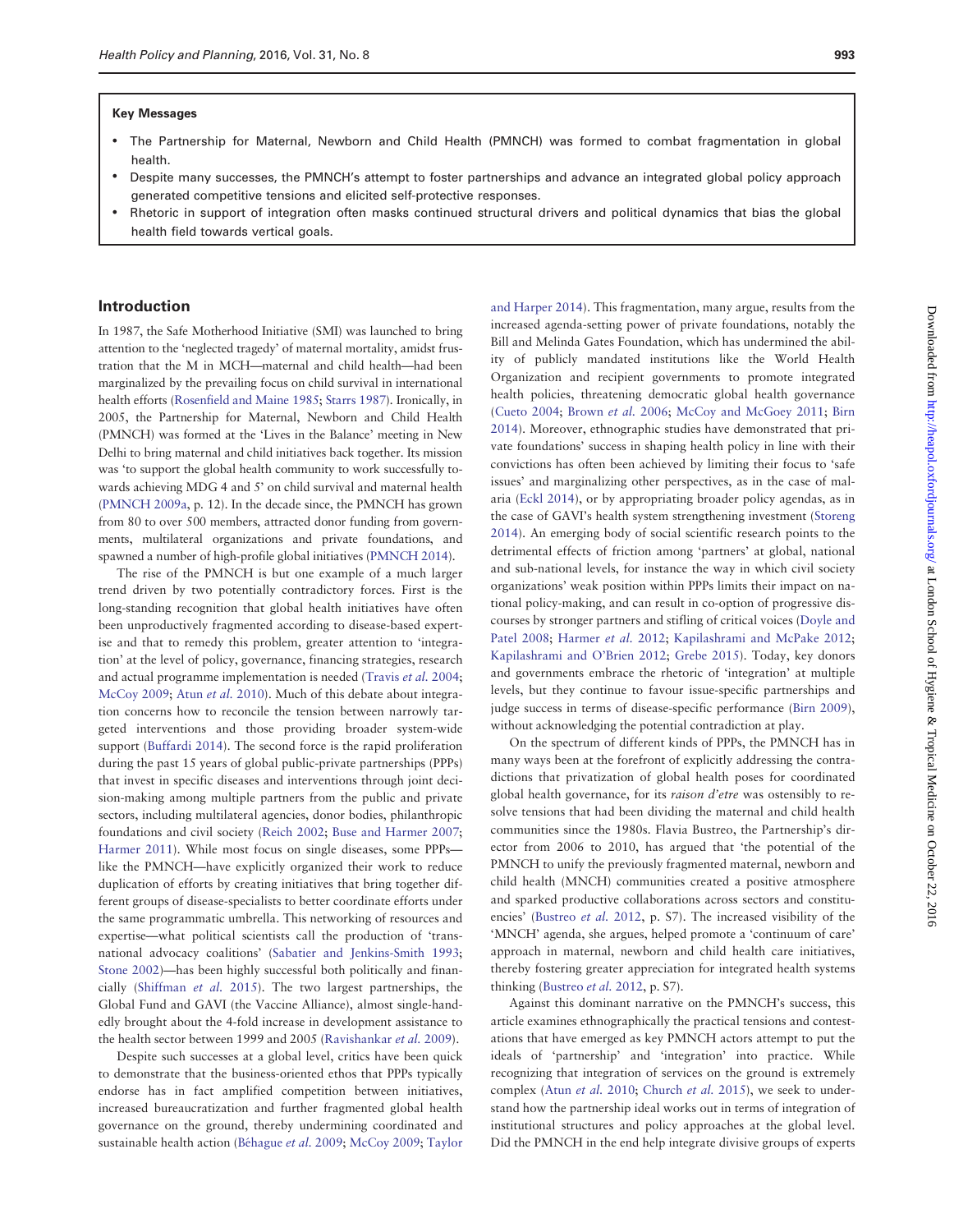Table 1. Distribution of informants according to role at the time of the interview

| Role                                                                | Number |
|---------------------------------------------------------------------|--------|
| United Nations agency officials                                     | 12     |
| Bilateral agency officials                                          | 11     |
| International academic researchers                                  | 23     |
| NGOs or foundation representatives                                  | 17     |
| National-level policy makers,<br>programme managers and researchers | 9      |
| Total                                                               | 77     |

in the global arena? Did it advance an integrated policy approach? Through an ethnographic case study of the SMI's growth and evolution into the PMNCH, we aim to show that the PMNCH has struggled to resolve historically entrenched differences in public health ideology and approaches between the maternal and child health communities. These relate to the relative emphasis on comprehensive versus selective approaches to health and the role of long-term health system development versus the pursuit of magic bullets. Despite recent claims that the PMNCH is 'a testament to growing emphasis on collaboration as the most effective way forward to improving the lives of women, newborn and children' ([Bustreo](#page-7-0) et al. 2012, p. 8), we explore how the politics of institutional control and distinct advocacy coalitions' tendency towards competition for funding and attention have posed a challenge to effective collaboration—or partnership—between expert groups. We end by reflecting on whether the current partnership model that dominates global health governance is equipped to meet the challenges of achieving institutional and programmatic integration.

# Methods

This article draws on a broader historical ethnography of the SMI (Béhague and Storeng 2008; [Storeng 2010\)](#page-8-0), carried out between 2004 and 2009, when the SMI was evolving into the PMNCH. Our analysis draws on participant observation within research communities and at policy events and in-depth confidential interviews with 72 informants from multilateral agencies, academic institutions, professional bodies and international non-governmental organizations, primarily at the global level (see Table 1). Most considered themselves maternal health experts, but some had expertise in child health, health systems and policy. Many of our informants were directly involved in the PMNCH as secretariat staff, donors or committee representatives. They provided an insider perspective, while data from participant observation and interviews with other global health experts provided an outsider perspective. The interviews were open-ended, and covered professional trajectories, perspectives and experiences of the historic tensions between the maternal and child health fields, the SMI's history and identity, the formation and success of the PMNCH, responses to the evidence-based policy-making movement and the impact of competition on research and policy. During our fieldwork, we also worked as researchers within an interdisciplinary Research Programme Consortium on maternal and newborn health funded by the UK Department for International Development (DFID), which gave us access to debates about the PMNCH as they played out within expert communities and at focusing events, such as the first PMNCH high-level meeting in India in 2005. To examine the SMI's development into the PMNCH, we also draw on historical and contemporary policy documents and scientific literature and oral histories collected

during in-depth interviews. For further details of the methods please see Béhague and Storeng 2008 and Storeng and Béhague 2014.

#### **Results**

### The SMI's contested beginnings

The emergence of the PMNCH can best be understood within the contested beginnings of the SMI, and particularly the ideological and programmatic differences that polarized the maternal and child health communities during the 1980s. Healthcare for mothers and children—so-called MCH services—had been at the heart of the 1978 Alma-Ata Declaration on Primary Health Care (PHC) in 1978 ([WHO and UNICEF 1978](#page-8-0)). However, according to informants who had worked within international health at the time, by the early 1980s international public health specialists started voicing concern that maternal health was being neglected in favour of child health. This neglect was part of a broader backlash against the principles of the Alma-Ata declaration initiated by governments, agencies and individuals who proposed 'selective' PHC as a more pragmatic, financially palatable, and politically unthreatening alternative to comprehensive PHC ([Cueto 2004\)](#page-7-0). Critics have argued that selective PHC, being focused on a small number of cost-effective interventions only, reduced Alma-Ata's idealism to 'a practical set of technical interventions whose implementation and effects could be readily measured' ([Brown](#page-7-0) et al. 2006, p. 67) and abandoned its focus on equity and health systems development ([Magnussen](#page-7-0) et al. [2004\)](#page-7-0), aspects that maternal health specialists were particularly passionate about. UNICEF's child survival strategy became the epitome of selective PHC, focused on improving survival of children through a set of targeted interventions (growth monitoring, oral rehydration therapy, breastfeeding and immunization), summarized as GOBI (Cash et al. [1987\)](#page-7-0). Criticized as a 'Band-Aid', GOBI nevertheless became popular with donors, not least because it enabled them to tie their financial inputs to specific interventions and outcomes [\(Cueto](#page-7-0) [2004\)](#page-7-0).

According to a senior Belgian maternal health specialist we interviewed, enthusiasm for GOBI's low-cost community-based solutions engendered an 'anti-high tech predilection' among donors, undermining support for professionalized facility-based obstetric care, which experts saw as essential to prevent maternal deaths. It was this view that led the authors of a seminal Lancet article to ask, 'Where is the M in MCH?' ([Rosenfield and Maine 1985](#page-8-0)), galvanizing interest in an international SMI as a counterweight to UNICEF's Child Survival Revolution. This initiative, launched in 1987, was governed by an Inter-Agency Group with representatives from UN technical agencies (WHO, UNICEF, UNFPA), the World Bank and an NGO-based secretariat (Family Care International) and gradually expanded to incorporate other NGOs and academics ([AbouZahr 2003\)](#page-7-0).

The SMI was successful in bringing international attention to maternal mortality in low- and middle-income countries; within a few years, safe motherhood conferences had been held in every world region and many countries had set up dedicated maternal health programmes. However, the creation of the SMI also cemented competition between the maternal and child fields. Throughout the late 1980s and 1990s, the 'MCH' concept was gradually dismantled in favour of separate public health responses targeted at women and children, and competition between maternal and child health for scarce resources intensified ([Lawn](#page-7-0) et al. 2006). Meanwhile, debates about whether resources should be invested in the provision of community-based approaches or facility-based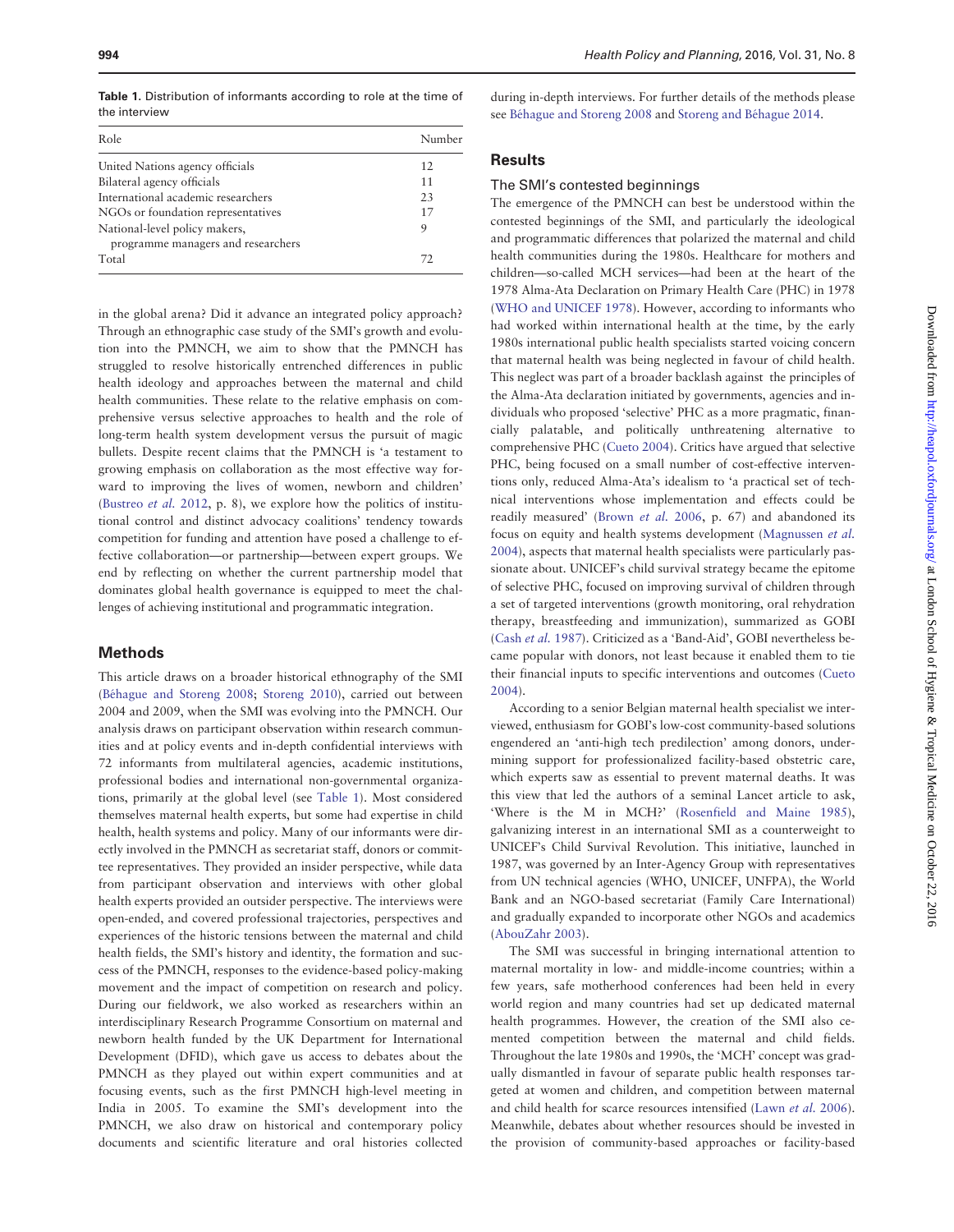services, and on how to balance short-term urgent demands for saving lives with long-term needs for public health system strengthening, became increasingly polarized (see [McCoy](#page-8-0) et al. 2010).

In contrast to the selective GOBI approach, the SMI proposed a comprehensive policy agenda combining action on obstetric care, health system development and the social determinants of poor maternal health, including women's low status ([Starrs 1987](#page-8-0)). According to one of the initiative's founders, the name 'safe motherhood' was strategically chosen to encompass all these issues:

One of the things that was so useful about the term 'safe motherhood' from the very beginning was that it's something no one could say they were against. The most hardnosed unsentimental decision-maker or economist has a mother, sister, wife or daughter. Nobody can say they are opposed to reducing maternal mortality ... and if you take the broad approach to maternal health you bring in issues not just of training of mid-wives and supplying health facilities but also the issues of education for girls, for women's status and women's rights in society ... but you can do so in a way which is not so threatening.

Despite the SMI's comprehensive vision, once faced with the economic crisis of the 1980s and health systems weakened by structural adjustment, many low-income country governments and donors narrowed their maternal health programmes to a limited set of community-based interventions: training of traditional birth attendants and antenatal screening for high-risk pregnancies. Ironically, these were the very interventions SMI founders had rejected as inadequate for tackling maternal mortality.

Maintaining momentum for the SMI's broad agenda became increasingly difficult in the 1990s, especially when the SMI became implicated in the controversy that erupted at the UN International Conference on Population and Development (ICPD) in Cairo 1994 over reproductive health and rights, notably over the issue of abortion. Because the SMI had identified unsafe abortion as a main cause of maternal mortality, many conservative governments came to see safe motherhood as a 'Trojan horse' for the introduction of abortion rights, and withdrew their support ([AbouZahr 2001](#page-7-0)). This prompted the SMI to distance itself from abortion and women's right in favour of a more instrumental focus on preventing maternal deaths through skilled birth attendance (delivery by a professional mid-wife or doctor) and emergency obstetric care (EmOC) [\(Storeng](#page-8-0) & Béhague 2013).

By the end of the decade, what we term a narrative of failure had established itself within the field, with influential editorials reflecting on persistently high levels of maternal mortality and the SMI's failure to achieve its programmatic aims and sustain political momentum (e.g. [Maine and Rosenfield 1999](#page-7-0); [AbouZahr 2001\)](#page-7-0). In interviews, some of those who had been active within the SMI in its early years blamed institutional weakness and a lack of leadership for lagging progress. 'We never had a Jim Grant', noted one such informant, referring to UNICEF's charismatic leader in the 1980s, while another sardonically asked, 'you ask people to cite two or three people who are shouting for maternal health in the media, in the public and they will not be able to say one. They won't say anything, but for child health they will immediately say UNICEF'.

From the 1990s onwards, the SMI also struggled to respond to donors' and policy-makers' increasing demand for quantitative evidence of the cost-effectiveness of their investments, as we have dis-cussed in more detail elsewhere (Béhague and [Storeng](#page-8-0) 2008, Storeng and Béhague 2014). The idea of that SMI was stuck in a 'measurement trap' ([Graham and Campbell 1992\)](#page-7-0)—a negative feedback loop where measurement challenges led to lack of evidence and neglect of

maternal health in research and programmes—became a dominant way of explaining the SMI's lack of power, success and funding. The challenges posed by growing demand for evidence were reinforced by the rise of the 'new philanthropy', exemplified by the Gates Foundation, which instated management-style performance accountability measures to guide assessments and programming. This encouraged a bias in favour of narrow technical interventions whose value was easier to demonstrate, in place of the preceding era's broader approach to health and social well-being [\(Birn 2009](#page-7-0)).

The Gates Foundation's entry also precipitated the establishment of major global PPPs for health with which the SMI struggled to compete. The rapid rise of the Global Fund to Fight AIDS, Tuberculosis and Malaria, for instance raised concerns that 'AIDS exceptionalism' was fuelling neglect of maternal health, a fear at least partially substantiated by independent analyses [\(Crossette](#page-7-0) [2005;](#page-7-0) [Shiffman 2007](#page-8-0)). While both maternal health and child survival were included among the MDGs in 2001, prominent maternal health experts recalled how the Gates Foundation's support for child health through the establishment of the vaccine alliance GAVI in 2000 and Saving Newborn Lives (later the Healthy Newborn Partnership) in 2004 marginalized maternal health.

Around the same time, international debate about the need to increase 'aid-effectiveness' intensified due to concerns that heavy emphasis on project-based and donor-driven funding was distorting national planning and priority-setting. While some donors had supported new aid modalities like sector wide approaches and direct budget support to low-income country governments in the 1990s, major donors including USAID, rejected them, and as a result international initiatives for safe motherhood and child survival had continued to operate in parallel, with separate budgets and management structures [\(Standing 2002\)](#page-8-0). The proliferation of disease-specific PPPs reinforced vertical approaches and fitted poorly with longer-term planning and financing of health sectors. This fed into more general disquiet about the poor effectiveness of international development assistance, giving rise to 'ownership', 'alignment', 'harmonization', 'managing results' and 'mutual accountability' as core ideals that should underpin international aid practices ([Mosse and Lewis 2005](#page-8-0)). These principles, contained within the Paris Declaration on Aid Effectiveness, were endorsed by more than 100 signatories from donor and low-income country governments, multilateral donor agencies, regional development banks and international organizations ([OECD DAC 2005\)](#page-8-0). All the agencies involved in the SMI supported the Paris Declaration, not least because disease-specific donor-driven projects with separate budgets often translated into neglect of cross-cutting health system issues deemed necessary for reducing maternal mortality [\(Task Force on](#page-8-0) [Child Health and Maternal Health 2005\)](#page-8-0). At the same time, it became clear at policy and research events we attended around this time that the Declaration also signalled that the SMI's funding was under threat, as donors became explicit about wanting to rationalize and fund fewer global health initiatives.

#### Moving towards partnership

Together, these somewhat contradictory tendencies—greater competition to survive as a single initiative combined with pressure to harmonize and integrate development efforts—converged to create an impetus for the SMI to find strategies to protect the status that maternal health had achieved through being assigned as one of the MDGs. Partnership formation was part of such a strategy.

A preamble to the establishment of the PMNCH was the creation of the Partnership for Maternal and Newborn Health in 2004.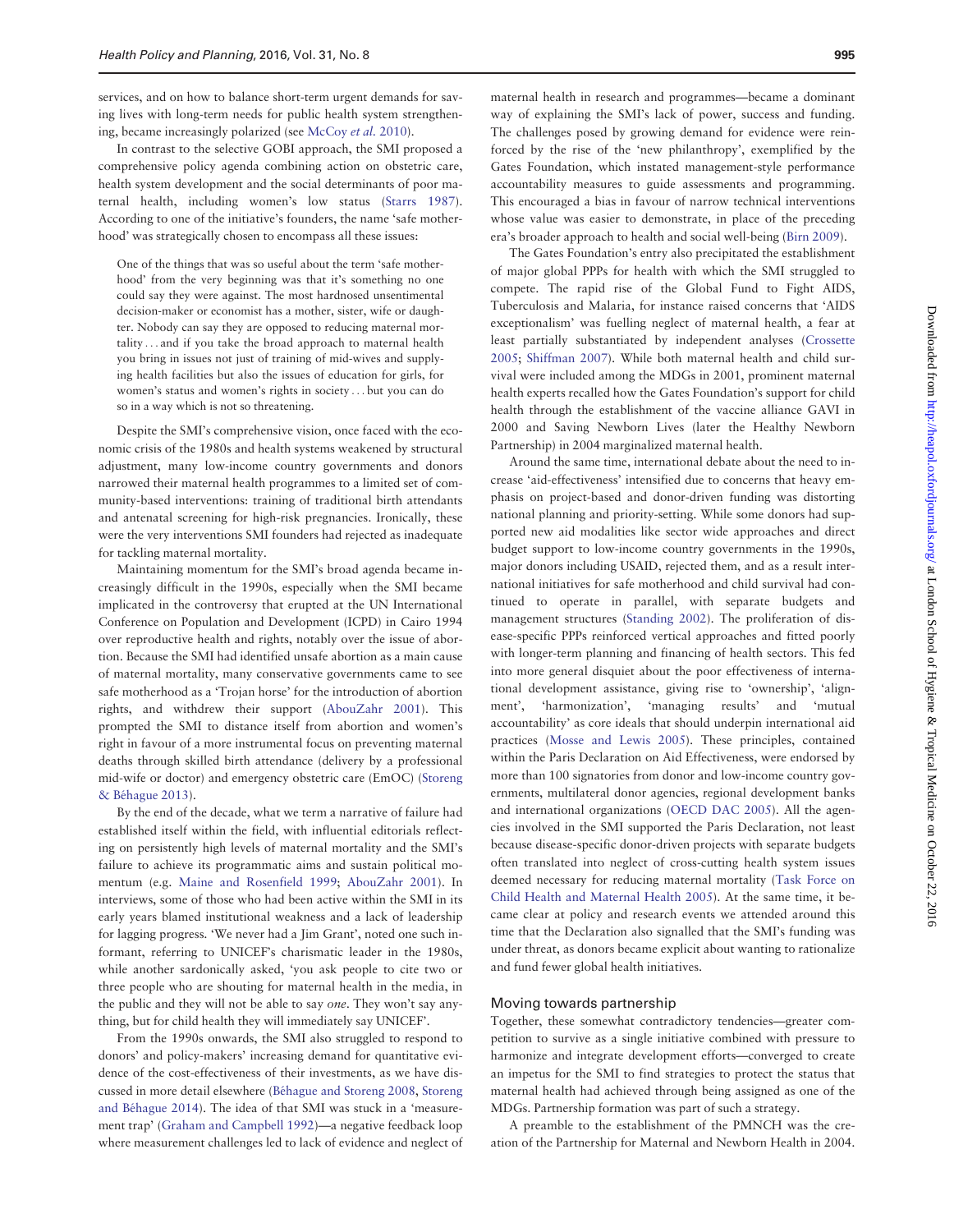Already dismayed that MDG 4 on child survival was attracting greater commitment than MDG 5 on maternal health, SMI leaders we interviewed explained that they feared that the promotion of newborn survival as a subsidiary goal of child survival would further skew prioritization. They therefore pre-emptively proposed a merger with the newly formed Healthy Newborn Partnership, successfully persuading its leaders that a partnership would be mutually beneficial, since newborn survival is so closely related with safe delivery and women's survival that any efforts to improve maternal health would also benefit newborn survival.

With newborn survival as the link between MDGs 4 and 5, a consensus soon emerged within the UN agencies and the broader advocacy communities that it would 'make sense' to incorporate the existing child survival community into the new partnership. Meanwhile, there were ongoing talks about forming a new Child Survival Partnership to revive the Child Survival Revolution of the 1980s and drive progress on MDG 4. However, both maternal and child health specialists we interviewed recalled that certain of those donors who were particularly strongly committed to the Paris Declaration, such as the UK Department for International Development (DFID), made it clear that they would refuse to handle requests from multiple partnerships working on what were arguably inter-linked goals. According to a SMI member who later became part of the PMNCH's steering committee, donors 'really wanted to see this field co-ordinated and connected and they didn't want several sets of transaction costs for the funding that they 'did' want to put into the work'. As another SMI leader recalled, 'they said, "either you merge or die, you are not funded," so we decided to merge'.

The PMNCH was officially established at the UN General Assembly in 2005. Its vision, institutional structure and strategic objectives had been debated at the high-level meeting 'Lives in the Balance' in New Delhi, India in April 2005, which we attended, coinciding with the launch of the WHO's World Health Report: Make every mother and child count ([WHO 2005\)](#page-8-0). The Delhi Declaration drafted at the meeting called on all countries to 'orient their national and sub-national development plans and budgets to fully achieve the maternal and child health MDGs by 2015' ([PMNCH 2005\)](#page-8-0).

The PMNCH was hosted by the WHO in Geneva. By the end of 2005, a Board and advisory committees had been assembled, drawing representatives from across multiple constituencies: donors and foundations, health care professionals, multi-lateral agencies, NGOs, partner countries, researchers and academics, and the private sector. The inclusion of donors and private-sector actors within the governance structure was a major shift for the SMI, which had excluded donors in a bid to secure its independence to work on controversial issues like abortion. Like many PPPs, the PMNCH aimed to promote knowledge and innovation to advance policy, service delivery and financing, do advocacy and consolidate resources and promotion accountability. But it differed in its explicit endorsement of the Paris Declaration on aid-effectiveness; the PMNCH promised more appropriate financial and technical assistance to low-income countries, including greater country 'ownership' of national policy processes and global advocacy and policy advice aligned with national health and development plans [\(PMNCH 2009a\)](#page-8-0). The PMNCH intended to provide 'catalytic' financial and technical support to countries to implement a 'continuum of care' to accelerate progress towards MDGs 4 and 5. The new partnership received funding from the governments of Australia, Canada, Germany, Italy, Netherlands, Norway, Sweden, UK and the USA, the World

Bank, UNICEF and the Gates and MacArthur Foundations, as well as 'in-kind' support from many other partners ([PMNCH 2015\)](#page-8-0).

#### The promise of partnership

The PMNCH officially incorporated SMI actors and expertise and thus brought an end to the SMI as it had existed, yet many safe motherhood advocates accepted this development as inevitable and even welcome. 'It needs to happen', explained a senior maternal health specialist in an interview on the eve of the PMNCH's launch, 'because as a single topic we can't fight this alone, we can't survive'. Many hoped that the PMNCH could help strengthen global priority for maternal health through increased funding and stronger institutional leadership; they hoped that Francisco Songane, the PMNCH's first director and an obstetrician and former Minister of Health from Mozambique, would become the global maternal health champion the SMI had lacked. The PMNCH would also strengthen global advocacy, several anticipated. The Partnership claimed that 'more than 6 million maternal, newborn and child deaths would be averted yearly if essential maternal, newborn and child health and nutrition interventions are implemented at scale' [\(PMNCH 2008](#page-8-0)). This was, according to one American communication specialist, simply a 'much better advocacy argument' than the SMI's call for action to save 500 000 lives (the annual global maternal death estimate at the time). As a UK-based maternal health epidemiologist put it, 'It makes sense to bung in the babies for the numbers game' [\(Storeng](#page-8-0) and Béhague 2014).

Both maternal and child health specialists were optimistic that the PMNCH would develop and generate support for a coherent set of policy recommendations, overcoming what one editorial labelled the 'false and damaging dichotom[ies]' between facility-based and community-based approaches that had existed for maternal and child health, respectively, since the 1980s [\(Lawn](#page-7-0) et al. 2006, p. 1474). As such, they were enthusiastic about the 'continuum of care' framework the PMNCH intended to help countries implement. The continuum was an integrated 'life cycle' approach to health improvement linking, in time, care from pregnancy through birth, newborn and young child health and, in place, the various levels of home, community and health facilities ([PMNCH 2009b\).](#page-8-0) This framework had important limitations; it focused heavily on clinical interventions and ignored women's health outside of pregnancy and the social determinants of health (cf. [Yamin and Boulanger 2014](#page-8-0)). Yet, maternal health advocates welcomed its alignment of diseasespecific approaches and attention to cross-cutting issues like infrastructure and human resources in the health sector, as well as its support for EmOC and skilled birth attendance, issues they had long struggled to generate support for through the SMI.

#### The challenges of institutional and policy integration

Despite the many clear strategic and ideological benefits of integration, the complexities of advancing multipronged initiatives quickly came to the fore. For example, although the PMNCH aimed to be inclusive, some members felt that they were not being well represented. One maternal health NGO representative complained that the 'elitist' nature of the Inter-Agency Group—which had been dominated by small and select group of UN agency senior advisors—was being reproduced:

From what I understand, all the meetings that have been held so far—the high-level meetings—are kind of elitist. Even though they want to have these working groups, I don't think that there's an attempt by the Partnership to open up the groups and invite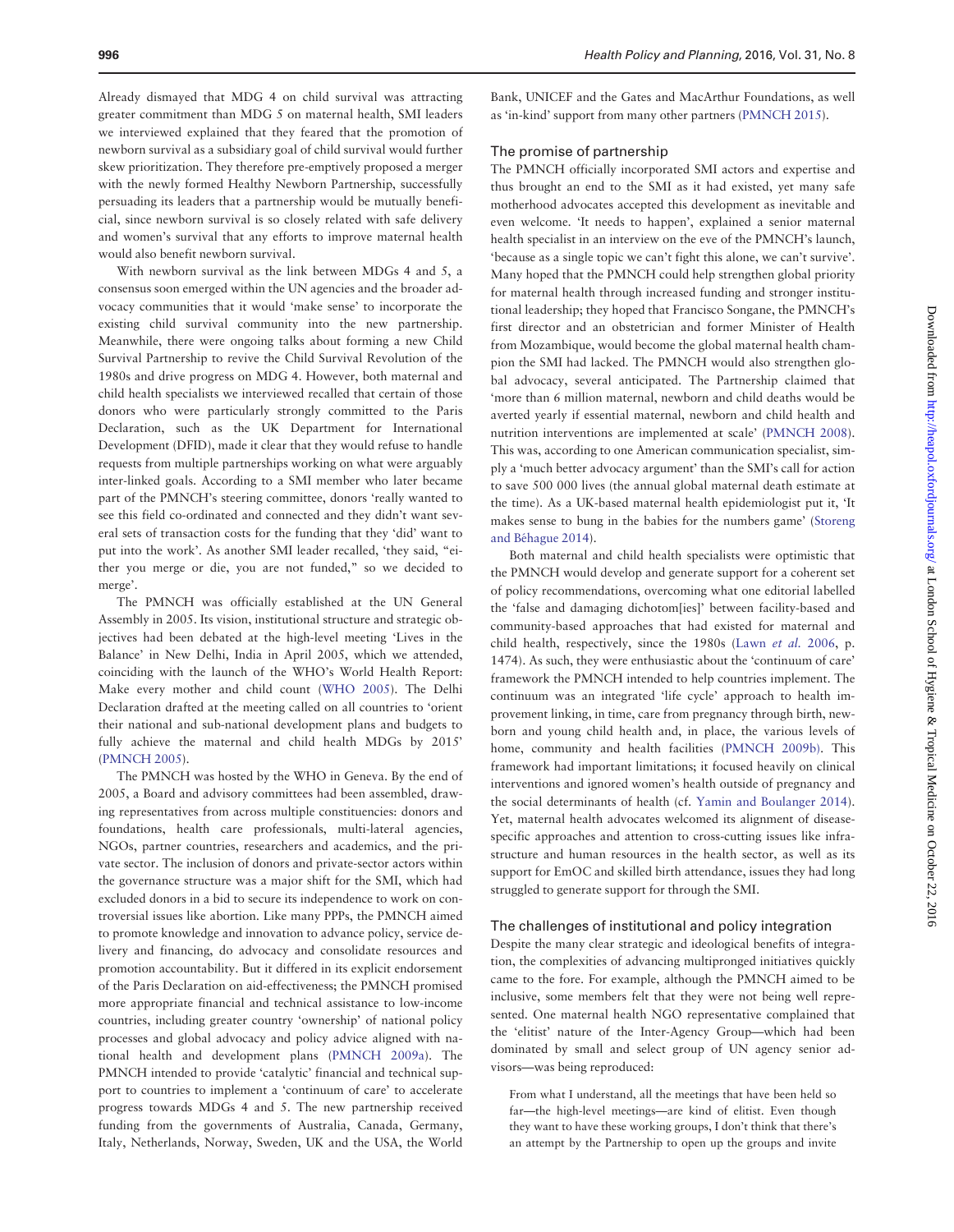people in from different organizations that were not part of this elitist group before.

Two years into the PMNCH, a senior Belgian maternal health epidemiologist similarly lamented, 'I have not talked to anybody that becomes shiny eyed when they talk about the global Partnership. [No one seems to feel that this is] something new, something big, something strong where we really get together'.

Coordination problems quickly tarnished the PMNCH's external credibility. At an evidence session for the UK House of Commons International Development Committee inquiry into maternal health we attended in November 2007, committee members expressed confusion about its remit, questioning why the WHO was simultaneously host to the PMNCH and to two separate departments—Making Pregnancy Safer and Reproductive Health and Research—working on women's health. The committee's report concluded: 'it is far from clear to us how the UN divides up responsibility for different aspects of maternal, newborn and child healththe overlapping remits between agencies has contributed to a lack of confidence in the UN as a global leader' ([House of Commons](#page-7-0) [Select Committee on International Development, 2008,](#page-7-0) p. 25). Meanwhile, a senior WHO health system specialist we interviewed was critical of institutional wrangling in establishing the PMNCH: 'strategy is [being] sacrificed for structural considerations, which relates to "who's going to host the secretariat" and junk like that, which doesn't really do a whole lot for mothers anywhere'.

Maternal health advocates, in turn, worried primarily about their own weak position within the PMNCH. A senior UK-based maternal health researcher, for instance, reflected: 'When brought together with the child health group, [we] have always been poor relatives...always the less substantiated and less well supported group...and the same is true in the Partnership'. Former SMI representatives similarly alleged that despite the global rhetoric of 'integration', PMNCH donors continued to favour child health. 'We are the last of the trio to get money from Gates', said a senior UNFPA maternal health advisor, explaining that the Foundation had channelled \$25 million through the PMNCH for child health programmes in Africa even though the Partnership had publicly committed to aligned funding for maternal and child health. Similarly, a 'Global Business Plan' devised by the Norwegian Prime Minister and administered through the PMNCH had focused narrowly on child survival until safe motherhood advocates eventually persuaded the Board to include maternal health (see [PMNCH](#page-8-0) [2009c](#page-8-0)).

Some informants attributed such apparent child health bias to certain donors' reticence to be associated with more politically sensitive aspects of women's health, especially abortion. The UNFPA advisor cited above explained that his organization had already lost USAID funding because of its work on abortion, and said he feared that the Gates Foundation's involvement in the PMNCH would exacerbate the situation: 'We haven't received a single dollar [from the US] since Bush... so, maternal health is linked to women's health and to abortion and some donors are sensitive [to this], even... Gates...Melinda Gates is very religious, you know'. Others worried that the newborn health lobby within the PMNCH was legitimating such attitudes by, as one senior UK-based NGO advisor put it, 'consciously or unconsciously using some of the same language that antiabortionists use'. Although there has historically been deep ambivalence within the SMI about whether or not to remain neutral in pro-choice debates (Storeng and Béhague 2013), a number of maternal health advocates who were ideologically committed to reproductive rights began to question the strategic value of the alliance

with the newborn health lobby. 'I'm inclined to think that people have gone for this new approach because newborns are something that everyone coos over and it may be a way to kick-start new political will and get more money into the field', said the NGO advisor cited above, 'but I think there are risks that one ought to be aware of'.

The maternal health coalition's status as the 'poor relative' within the PMNCH was also seen as a reflection of continued lack of commitment towards the integrated public health approaches needed to address maternal mortality. A senior researcher claimed that key PMNCH members pay lip service to maternal health, but still hold 'prejudice against the complexity of maternal health' and question the cost-effectiveness of key maternal health interventions like skilled birth attendance:

You know, I've seen emails that probably shouldn't come to me that talk about the 'elephant in the room', which, you know, in some ways summarizes some people's perspectives of maternal [health]. There is this attitude that 'we don't have the evidence for maternal interventions but we just have to do it'. I'm not going to name names, but there are several key members donors—within the Partnership who have, implicitly, if not explicitly, stated this.

Others implied that child and newborn health advocates within the Partnership were complicit in creating this situation by distorting the continuum of care concept to promote their own preference for community-based care and selective 'magic bullets'. For example, a senior American maternal health epidemiologist accused newborn health advocates of being insensitive to the potentially detrimental policy impact of pushing for interim community-based solutions:

I think of myself as being pretty balanced on this issue...but I find myself reacting to the newborn people. I have heard [one advocate], who is like Mr. Neonate, say, 'you know, blah, blah, blah, skilled attendance in countries like Bangladesh where there aren't enough providers and this, that and the other, there are things that we could be doing right now in the home to save newborns'. This expression sets me off: 'yes, we need skilled attendance, but in the meantime ...' because what 'in the meantime' means to a policy-maker is 'do nothing'.

Another senior maternal health epidemiologist similarly described how her suggestion during a committee meeting to foreground skilled birth attendance within the continuum of care framework was immediately rejected: 'I received quite negative feedback from the neonatal and child people, saying that, 'yes of course you need a skilled attendant but it's a long-term initiative. We need short-term intermediate solutions'. This came up repeatedly. And I'm uneasy with that claim'.

#### Self-protective responses and internal fragmentation

Several years into the new partnership, the on-going force of the tensions that had divided the child and maternal health communities since the 1980s put safe motherhood advocates in a bind. On the one hand, they were committed—institutionally, financially and conceptually—to the process of partnership-building that they had initiated. On the other, many expressed disappointment that their expectations had not been met, and some had started to fear that the PMNCH could even be harmful to maternal health interests and emphasized the importance of 'protecting' maternal health's position. 'I would say that we have to fight, to constantly remind people that the Partnership is for MDG 4 and 5', said UNFPA's senior maternal health advisor.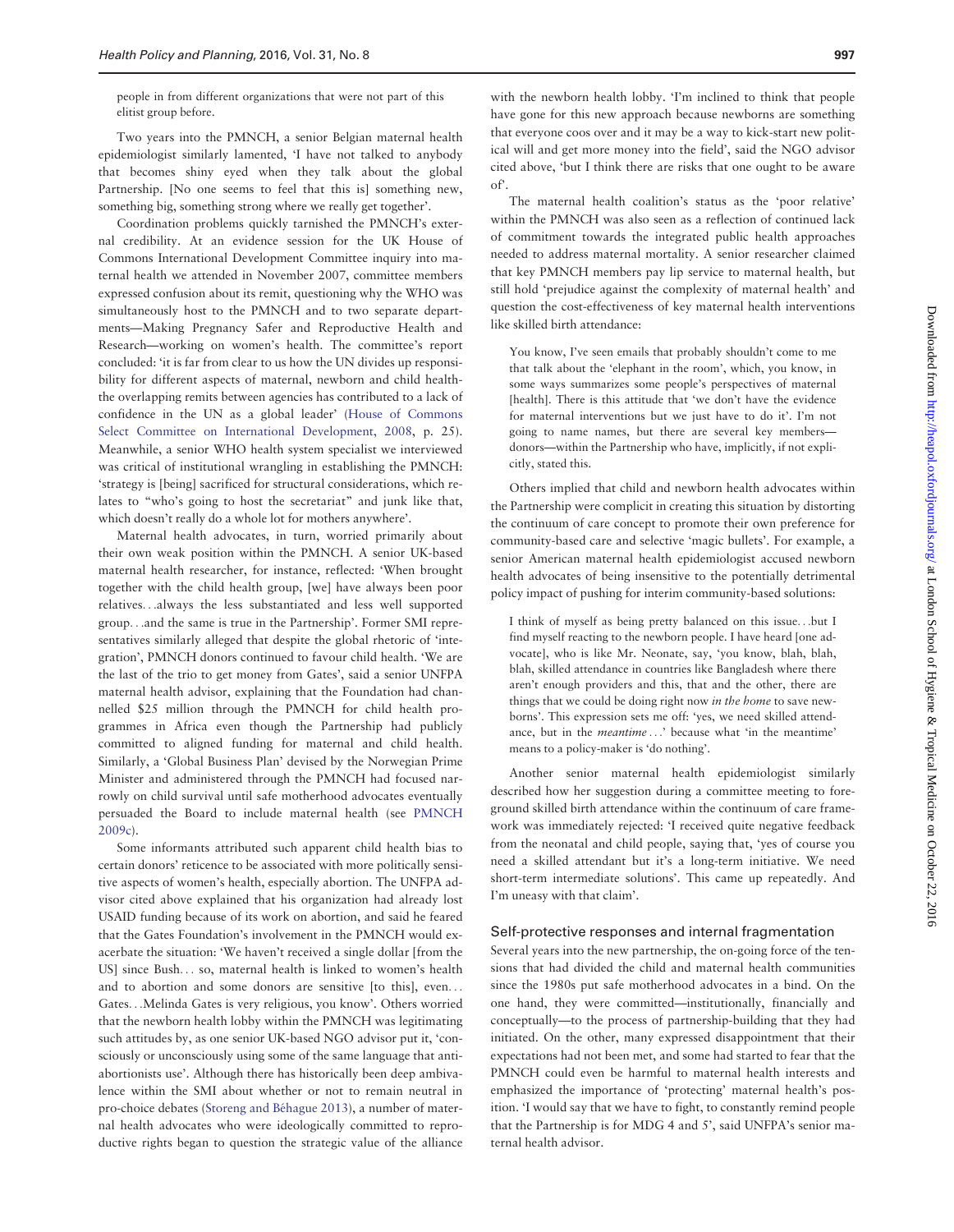A variety of self-protective practices emerged in response to such perceptions. For example, some sought to challenge what they saw as the distortion of the continuum of care concept. As a senior UKbased maternal health researcher explained:

I think we need to make sure, all of us collectively, we need to make sure that the M in MNCH does not get lost. We have to be sure that, because maternal mortality is a longer-term intervention and we have to look at issues of human resources and at strengthening health infrastructure, that donors and governments don't just go for the quick-wins that are easier to do and have a quick impact, but [rather that they] have a commitment to the longer-term interventions.

Others, by contrast, responded more directly to the strategic demands of generating funds and political attention by advancing a series of maternal health-specific campaigns, even though this was in tension with the PMNCH's aim of an integrated policy approach. A key example was the Women Deliver campaign spearheaded by activists from within UNFPA and the NGO Family Care International (which had served as the SMI's secretariat). This campaign culminated in a 3000-delegate conference in London in 2007 which we attended, calling for donor prioritization of *maternal* health through the slogan 'Invest in women—it pays'. While such issue-specific advocacy is not necessarily contrary to the strategic objectives of the PMNCH, it is telling that the conference stayed clear of the 'continuum of care' rhetoric and instead promoted key interventions to reduce maternal mortality, and framed investments in *maternal* health as the fulcrum of achieving all the MDGs, including child survival and poverty reduction. The conference organizers adopted an instrumental, neoliberal economic logic that appealed to donors, but that was in tension with the Partnership's integration rhetoric and jarred with the feminist, social justice discourse the SMI had originally promoted.

#### Discussion: a global health success?

To what extent has the PMNCH advanced integration of policy approaches at the global level? The Partnership has certainly covered considerably ground. As we have shown elsewhere, key players in maternal and child health have spearheaded wide-ranging research agendas that are resolutely committed to integration (Béhague and Storeng 2013), and they are doing this within the parameters set by the Partnership (see, for example, [Stenberg](#page-8-0) et al. [2014\)](#page-8-0). Yet, our case study shows that the rhetoric of integration often masks continued structural drivers (McCoy et al. 2013) that bias the global health field towards vertical goals.

The ability to generate funding is often taken as evidence of the success of global health PPPs [\(Shiffman](#page-8-0) et al. 2015). Indeed, in outlining its achievements, the PMNCH emphasizes that its annual funded budgets rose from around US\$6 million in 2009 to more than US\$10 million in 2015, and that it has leveraged additional resources through global initiatives it has supported ([PMNCH 2015](#page-8-0)). For example, the Global Strategy for Women's and Children's Health launched in 2010 is said to have generated an estimated US\$20 billion in new and additional money to women's and children's health ([PMNCH 2014](#page-8-0)). Independent analyses confirm that funding to MNCH increased substantially in the first few years of the new partnership, but this increase was proportional to increases in funding for health in general and cannot necessarily be attributed to the PMNCH's efforts (Pitt et al. [2010](#page-8-0)). Moreover, there are ser-ious concerns about sustainability (Hsu et al. [2012;](#page-7-0) [Horton 2014](#page-7-0)).

Crucially, the extent to which global funding has translated into integrated policy approaches at global or national levels is difficult to establish. The increased funding to newborn health, for instance, has focused on research, rather than large-scale implementation [\(Pitt](#page-8-0) et al. [2012\)](#page-8-0). While wider programmes targeting maternal and child health, or even general primary health care programmes, mention 'newborns' more often in their descriptions, there is no evidence that this has led to concrete integrated programing and joined-up thinking, or the health system strengthening that is needed to sustain integration (Pitt, personal communication 25.04.14). In fact, most public health interventions remain targeted at women, newborns or children, and few evaluations of interventions consider the impact on more than one of these groups ([McCoy](#page-8-0) et al. 2010).

The PMNCH strongly implies that health improvements can be attributed to its efforts, saying that since it was formed in 2005, 'global attention and governments have turned to support and improve the health of women's and children's health globally, and change and improve [maternal and child mortality] statistics' ([PMNCH](#page-8-0) [2014\)](#page-8-0). However, it is very difficult to attribute health improvement to specific global-level initiatives; the attribution of 'lives saved' to specific PPPs is not only prone to overestimation, but might also negatively affect the overall governance of health systems and reinforce vertical programmes ([McCoy](#page-8-0) et al. 2013).

At its core, a key challenge for institutional integration lies in the notion of 'partnership' to which few 'partners' seem to subscribe and many describe as 'elitist'. It is problematic that PMNCH members still primarily identify with one area of expertise, referring to themselves and their colleagues as either maternal health, newborn health or child survival 'people'. The fact that political scientists continue to analyse 'issue attention' to newborn and maternal survival separately rather than as part of broader political struggles (e.g. [Shiffman 2010](#page-8-0); [Tinker](#page-8-0) et al. 2010; [Smith](#page-8-0) et al. 2014) also suggests that disease-based approaches are not being challenged in any significant way. Since the PMNCH was launched, the leading medical journal The Lancet has even published separate series focused on maternal, newborn and child health, without corresponding attention to integrated policy approaches. Significantly, the PMNCH's policy discourse remains focused on technical aspects of health improvement and an interpretation of integration focused on the parallel scaling up of disease-specific interventions, eschewing national governments' role in public health or the social determinants of health and gender issues that were so central in the SMI's initial integrated policy agenda. After a decade of defining maternal health primarily in terms of maternal mortality, the Partnership claims that it now 'belatedly' focuses on reproductive health and has even started to define its focus as 'RMNCH' to incorporate the 'R' of 'reproductive health' within the MNCH concept [\(Bustreo](#page-7-0) et al. [2012\)](#page-7-0). Still, its public profiling makes little if any reference to its position on and work within core reproductive health issues like unwanted pregnancy, unsafe abortion or gender-based violence and discrimination, and it is not clear to what extent self-proclaimed reproductive health advocates consider themselves to be part of the Partnership.

### Conclusion

Our case study contributes to the emerging ethnographic literature on the rhetoric and reality of PPPs by showing the complexity of developing and maintaining partnership between actors with different histories, social configurations and approaches to health improvement. While key PMNCH actors claim there is now consensus about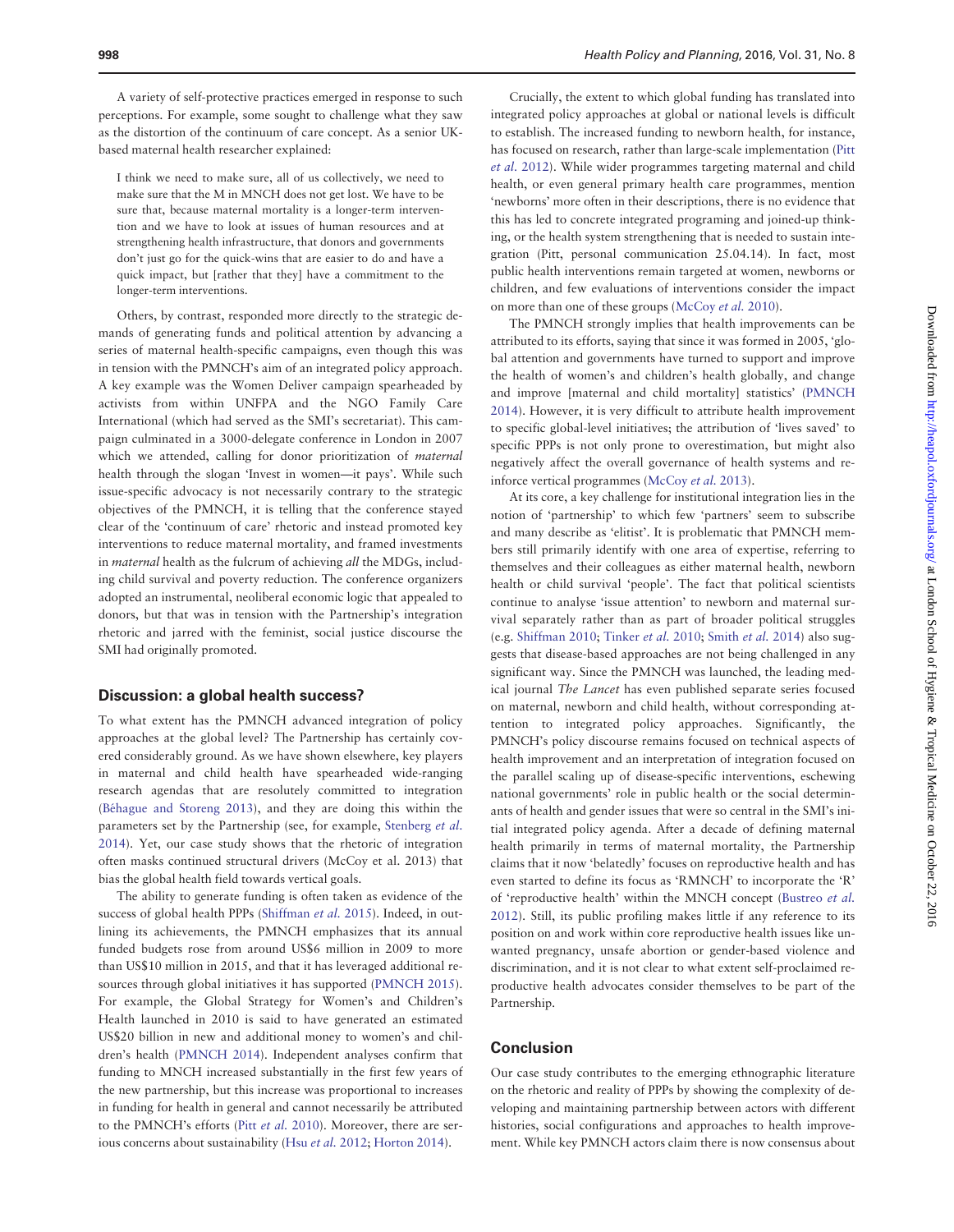<span id="page-7-0"></span>the value of partnership, we have shown that its history has also been characterized by competitive tensions, which elicited protective responses, not least from the safe motherhood contingent. The speed and intensity of these responses were no doubt informed by the SMI's enduring struggle to assert itself, including its experience since the 1980s of seeing maternal health subordinated to child health ([Storeng 2010](#page-8-0)). Ironically, however, such self-protective practices may accentuate the kind of fragmentation to global health governance, financing and policy solutions that the Partnership was intended to challenge.

Although the PMNCH has laudably embraced the aims of integration of policy approaches and institutional governance, global health partnerships remain under pressure to appeal to donors by being issue-specific and quick-results oriented (Buse and Harmer 2007). As our findings underscore, the cost of operating within an extremely competitive global health arena may be at least a partial renouncement of ambitions to broader social transformations in favour of narrower, but feasible and 'sellable' interventions (Irwin and Scali 2007, p. 243). Until the PMNCH—and other PPPs—take a more radical approach to the core structures of global health governance within which they must operate, integration is likely to remain a difficult-to-implement ideal.

### Acknowledgements

We thank all our informants for being such forthright and helpful participants and our colleagues at the London School of Hygiene and Tropical Medicine (LSHTM) for facilitating this research. The LSHTM ethics board approved the study. We obtained the free and informed consent of the participants.

# Funding

This article is based on a collaborative research project (Béhague and Storeng) funded by the Economic and Social Research Council [grant number RES-000–22–1039] and Storeng's Ph.D. research, funded by the Research Council of Norway [grant number 175321], with support from the LSHTM. Storeng was funded by a Research Council of Norway Young Scientist Grant [grant number 220608] during the writing of the manuscript. The funders were not involved in determining the study design, the collection, analysis, and interpretation of data, or in writing this article.

Conflict of interest. None declared

# **References**

- AbouZahr C. 2001. Cautious champions: international agency efforts to get safe motherhood onto the agenda. Studies in Health Services Organisation and Policy 17: 387–414.
- AbouZahr C. 2003. Safe motherhood: a brief history of the global movement 1947-2002. British Medical Bulletin 67: 13–25.
- Atun R, de Jongh T, Secci F, Ohiri K, Adeyi O. 2010. Integration of targeted health interventions into health systems: a conceptual framework for analysis. Health Policy and Planning 25: 104–11.
- Béhague DP and Storeng KT. 2008. Collapsing the vertical-horizontal divide: an ethnographic study of evidence-based policymaking in maternal health. American Journal of Public Health 98(4): 644–9.
- Béhague D, Tawiah C, Rosato M, Some T, Morrison J. 2009. Evidence-based policy-making: the implications of globally-applicable research for contextspecific problem-solving in developing countries. Social Science & Medicine 69(10): 1539–46.
- Béhague DP and Storeng KT. 2013. Pragmatic politics and epistemological diversity: the contested and authoritative uses of historical evidence in the Safe Motherhood Initiative. Evidence & Policy: A Journal of Research, Debate and Practice 9: 65–85.
- Birn AE. 2009. The stages of international (global) health: histories of success or successes of history? Global Public Health 4: 50–68.
- Birn AE. 2014. Philanthrocapitalism, past and present: the Rockefeller Foundation, the Gates Foundation, and the setting(s) of the international/ global health agenda. Hypothesis 12: e8.
- Brown TM, Cueto M, Fee E. 2006. The World Health Organization and the transition from "international" to "global" public health. American Journal of Public Health 96: 62–72.
- Buffardi AL. 2014. From polarisation to practice: puzzles and insights on integrated approaches from public health professionals. Global Public Health 9: 741–51.
- Buse K, Harmer AM. 2007. Seven habits of highly effective global publicprivate health partnerships: practice and potential. Social Science & Medicine 64: 259–71.
- Bustreo F, Requejo JH, Merialdi M, Presern C, Songane F. 2012. From safe motherhood, newborn, and child survival partnerships to the continuum of care and accountability: moving fast forward to 2015. International Journal of Gynaecology and Obstetrics 119(Suppl 1): S6–8.
- Cash R, Keusch G, Lamstein J (eds). 1987. Child Health & Survival: The UNICEF GOBI-FFF Program. London: Croom Helm.
- Church K, Wringe A, Lewin S et al. 2015. Exploring the feasibility of service integration in a low-income setting: a mixed methods investigation into different models of reproductive health and HIV care in Swaziland. PLoS One 10: e0126144.
- Crossette B. 2005. Reproductive health and the Millennium Development Goals: the missing link. Studies in Family Planning 36: 71–9.
- Cueto M. 2004. The origins of primary health care and selective primary health care. American Journal of Public Health 94: 1864–74.
- Doyle C, Patel P. 2008. Civil society organisations and global health initiatives: problems of legitimacy. Social Science & Medicine 66: 1928-38.
- Eckl J. 2014. The power of private foundations: Rockefeller and Gates in the struggle against malaria. Global Social Policy 14: 91–116.
- Graham WJ, Campbell OM. 1992. Maternal health and the measurement trap. Social Science & Medicine 35: 967-77.
- Grebe E. 2015. The ambiguities of the 'partnership' between civil society and the state in Uganda's AIDS response during the 1990s and 2000s as demonstrated in the development of TASO. Global Public Health 1–17.
- Harmer A. 2011. Understanding change in global health policy: ideas, discourse and networks. Global Public Health 6: 703–18.
- Harmer A, Spicer N, Aleshkina J et al. 2012. Has Global Fund support for civil society advocacy in the Former Soviet Union established meaningful engagement or 'a lot of jabber about nothing'? Health Policy & Planning 28(3): 299–308.
- Horton R. 2014. Offline: Ban Ki-moon's global health initiative in jeopardy. The Lancet 383: 292.
- House of Commons Select Committee on International Development. 2008. Maternal health. Fifth report of session 2007-2008. London, The Stationary Office by order of the House of Commons. [http://www.parliament.the-station](http://www.parliament.the-stationery-office.co.uk/pa/cm200708/cmselect/cmintdev/66/6602.htm) [ery-office.co.uk/pa/cm200708/cmselect/cmintdev/66/6602.htm](http://www.parliament.the-stationery-office.co.uk/pa/cm200708/cmselect/cmintdev/66/6602.htm), accessed March 16, 2016.
- Hsu J, Pitt C, Greco G, Berman P, Mills A. 2012. Countdown to 2015: changes in official development assistance to maternal, newborn, and child health in 2009/10, and assessment of progress since 2003. The Lancet 380: 1157–68.
- Irwin A, Scali E. 2007. Action on the social determinants of health: a historical perspective. Global Public Health 2: 235–56.
- Kapilashrami A, McPake B. 2012. Transforming governance or reinforcing hierarchies and competition: examining the public and hidden transcripts of the Global Fund and HIV in India. Health Policy & Planning 28(6):626-35.
- Kapilashrami A, O'Brien O. 2012. The Global Fund and the re-configuration and re-emergence of 'civil society': widening or closing the democratic deficit? Global Public Health 7: 437–51.
- Lawn JE, Tinker A, Munjanja SP, Cousens S. 2006. Where is maternal and child health now? The Lancet 368: 1474–7.
- Magnussen L, Ehiri J, Jolly P. 2004. Comprehensive versus selective primary health care: lessons for global health policy. Health Affairs 23: 167–76.
- Maine D, Rosenfield A. 1999. The safe motherhood initiative: why has it stalled? American Journal of Public Health 89: 480–2.